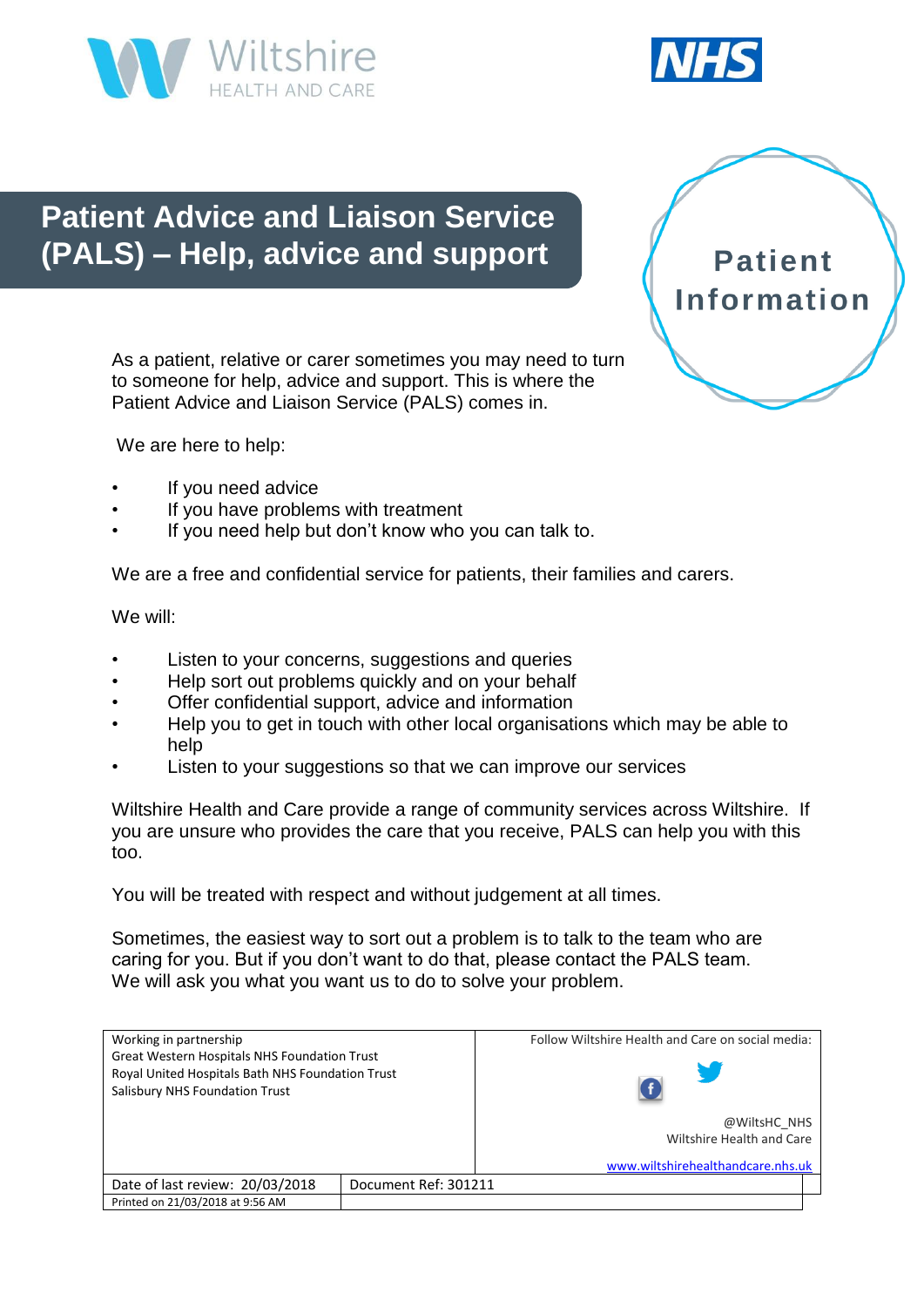## **Raising a concern**

## **What can I do if I have a concern about my treatment, or the treatment of a relative?**

In the first instance please raise this with the member of staff who is providing care as soon as possible. They should be able to resolve this directly with you or find someone to help you.

If you do not wish to discuss your concerns directly with staff involved in your care you can contact PALS who will help to resolve any concerns you may have.

If you wish to make a complaint please contact PALS who will help guide you through the complaints process.

#### **Making a complaint**

#### **Who can make a complaint?**

A relative or close friend can complain on behalf of a patient; however we will require the patient's written permission or consent to provide information to other parties.

#### **When can I make a complaint?**

A complaint can be made within 12 months of the problem occurring or within 12 months of it coming to your attention.

We aim to respond to all complaints within 25 working days. With more complex complaints it may take longer but we will keep you informed if this is the case.

## **What happens when I make a complaint?**

- We will write to you within three days saying we are aware of your complaint and are working to solve the problem.
- We will talk with you about how long we think it will take us to investigate and agree a date with you.
- We will ask you how you would like us to contact you; by letter or email.

There are many ways the Patient Advice and Liaison Service can help you. However there are some things we cannot help with:

- help you to claim financial compensation for clinical negligence.
- help get an NHS employee disciplined.
- give you legal advice.
- help with complaints about private medical treatment.
- give medical advice.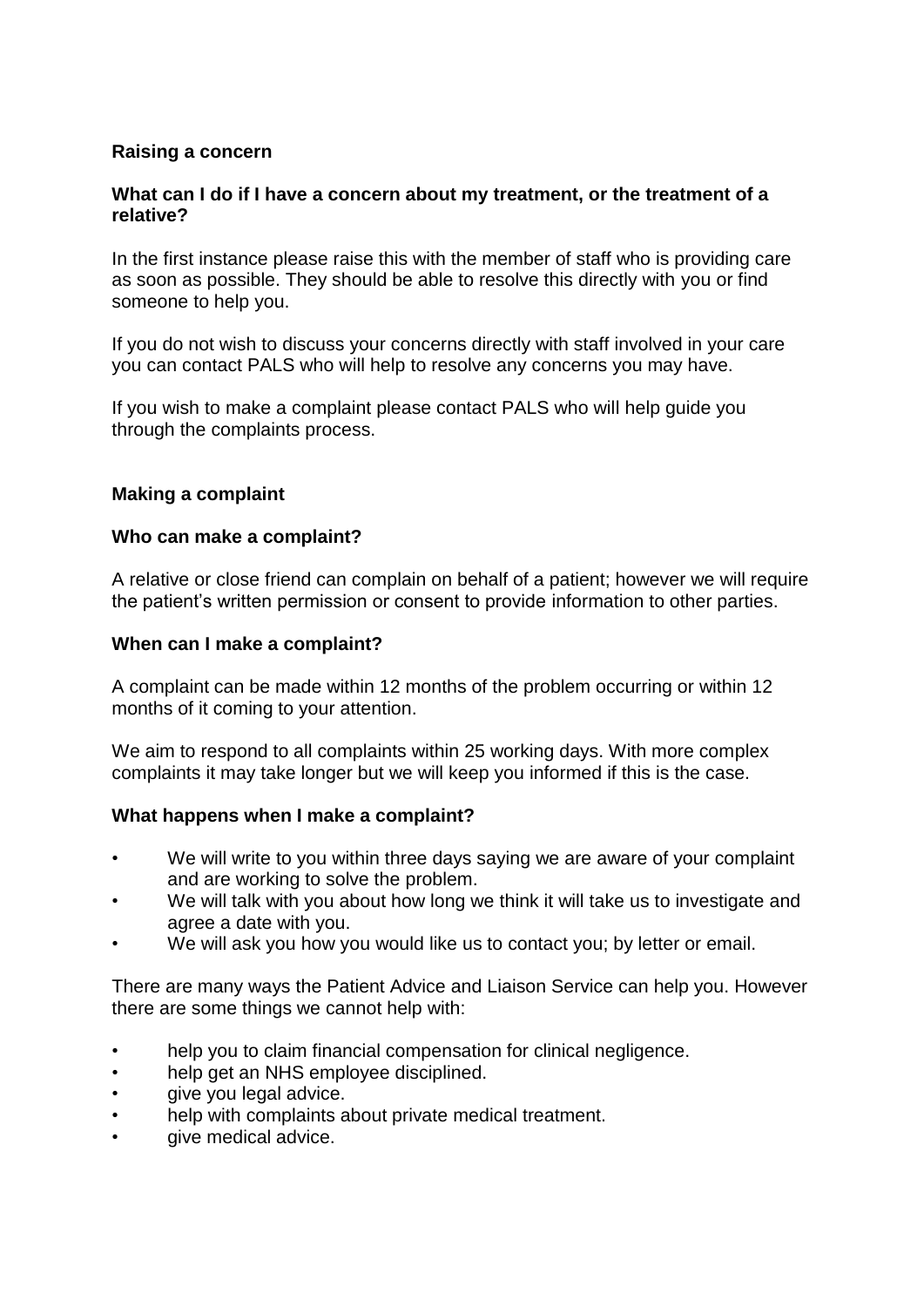## **What can I do if I am not happy with the Patient Advice and Liaison Service solution to my problem?**

PALS will give you advice on what happens when you make a complaint.

### **Who else can help me?**

Healthwatch Wiltshire provides independent health and care advice and support. If you live in Wiltshire you can contact Healthwatch Wiltshire on 01225 434218 and visit their website at www.healthwatchwiltshire.co.uk

seAp provide independent advocacy support to health and social care service users. You can phone seAp on 0300 3435733 and visit their website at www.seap.org.uk

#### **The Health Service Ombudsman**

It is the Parliamentary and Health Service Ombudsman's (PHSO) role to carry out independent investigations into complaints about treatment or service provided through the NHS.

If a complaint cannot be resolved locally, it is the PHSO's role to carry out an independent review. The PHSO Helpline number is **0345 015 4033**. Further information can be obtained from their website: www.ombudsman.org.uk

## **How can I give feedback on services provided by Wiltshire Health and Care?**

There are opportunities for you to give feedback on our services through completing a short form provided by staff caring for you or online at www.wiltshirehealthandcare.nhs.uk

## **Do you have any questions?**

If you have any questions, you can contact PALS – see below. PALS are open from Monday to Friday from 8.30am – 5pm. If lines are busy, we sometimes will not be able to take your call. If this is the case, please leave your name and number and we will call back as soon as we can.

#### **Do you need someone who speaks your language?**

## **Do you need a signer to help you communicate?**

If so, PALS can find you someone.